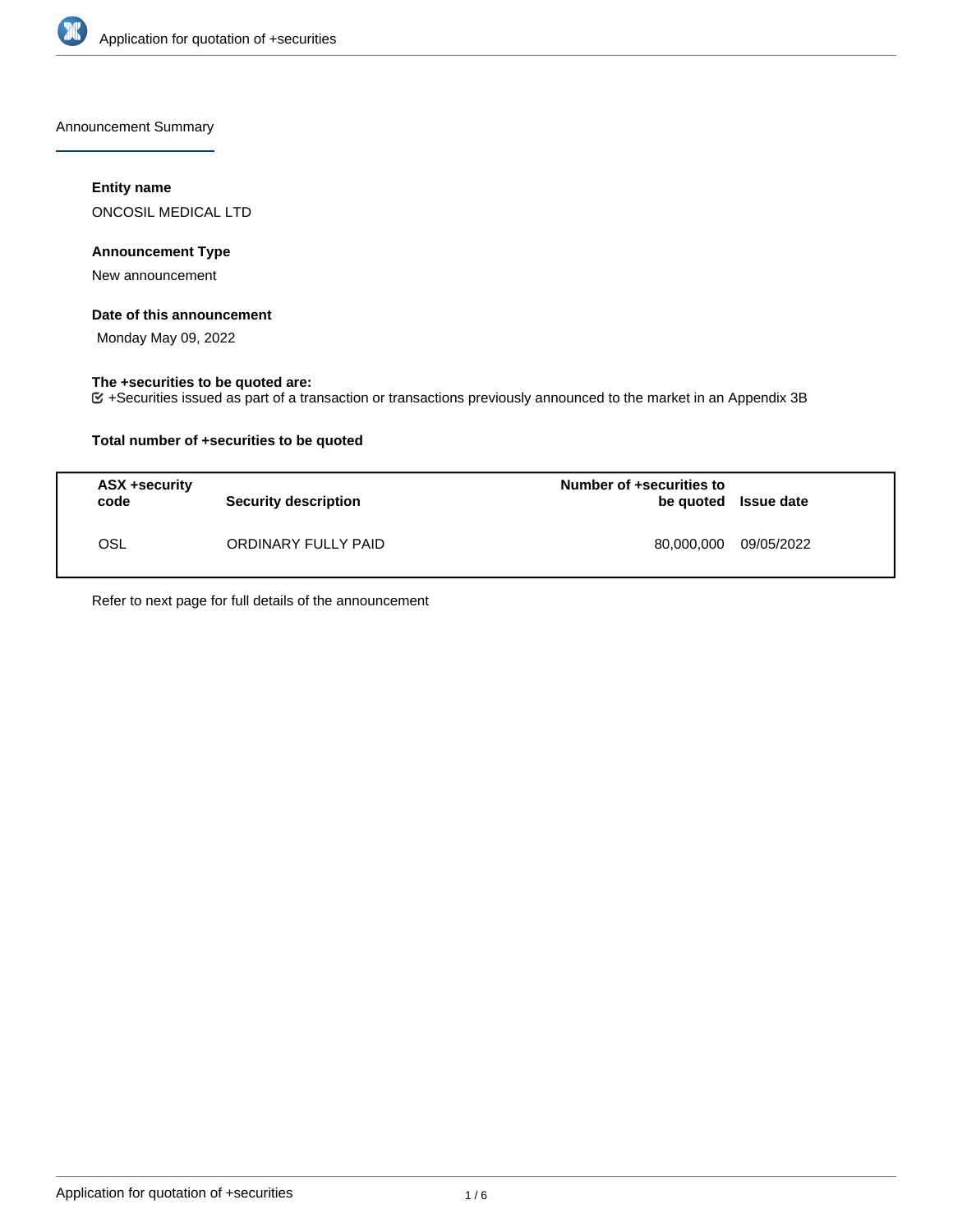

Part 1 - Entity and announcement details

## **1.1 Name of entity**

ONCOSIL MEDICAL LTD

We (the entity named above) apply for +quotation of the following +securities and agree to the matters set out in Appendix 2A of the ASX Listing Rules.

**1.2 Registered number type** ABN

**Registration number** 89113824141

**1.3 ASX issuer code OSL** 

**1.4 The announcement is**

New announcement

### **1.5 Date of this announcement**

9/5/2022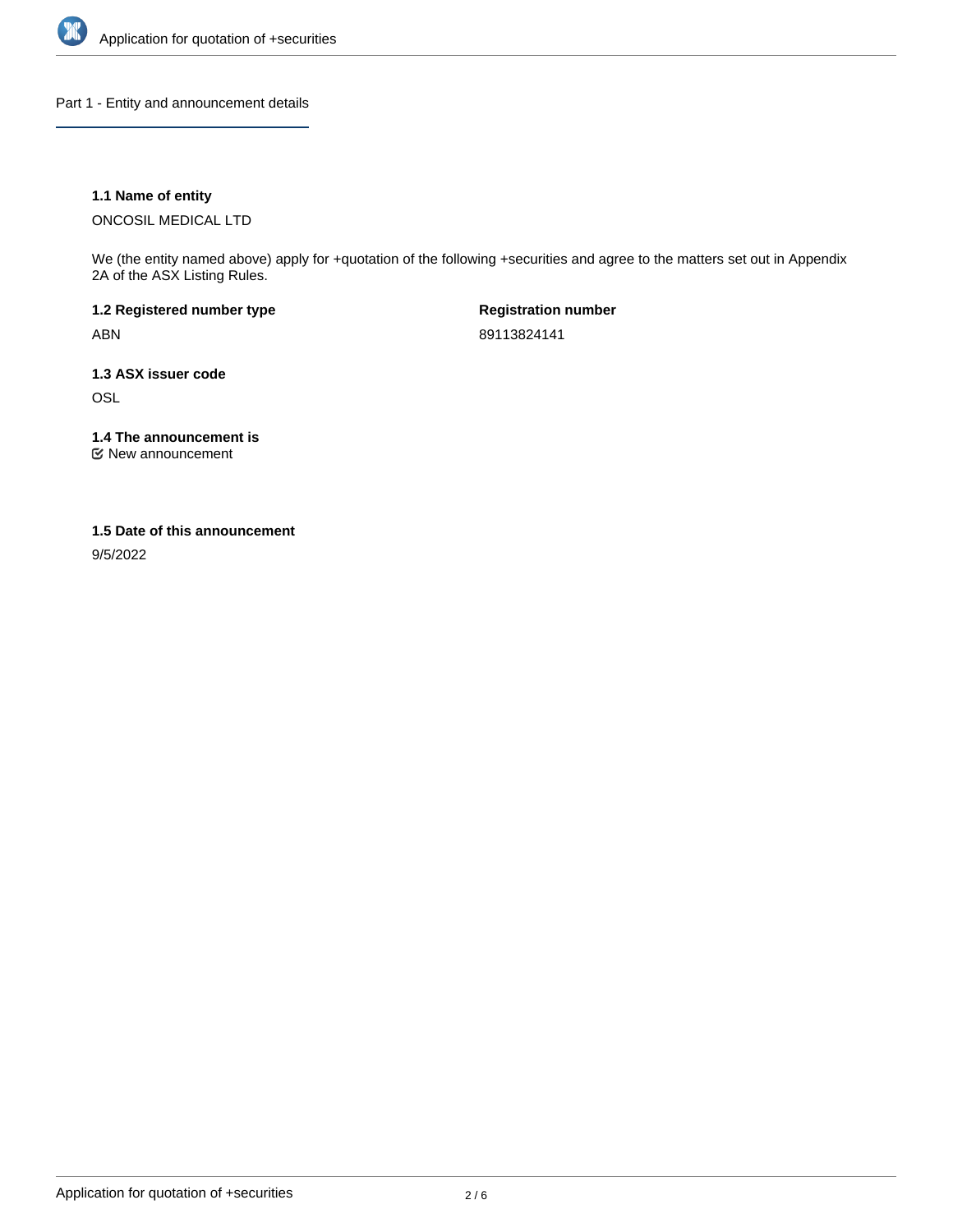

## Part 2 - Type of Issue

### **2.1 The +securities to be quoted are:**

+Securities issued as part of a transaction or transactions previously announced to the market in an Appendix 3B

### **Previous Appendix 3B details:**

| <b>Announcement Date and</b><br>Time | <b>Announcement Title</b>                   | Selected Appendix 3B to submit quotation<br>reauest |
|--------------------------------------|---------------------------------------------|-----------------------------------------------------|
| 29-Apr-2022 09:54                    | New - Proposed issue of securities -<br>OSL | A placement or other type of issue                  |

# **2.3a.2 Are there any further issues of +securities yet to take place to complete the transaction(s) referred to in the Appendix 3B?**

Yes

### **2.3a.3 Please provide details of the further issues of +securities yet to take place to complete the transaction(s) referred to in the Appendix 3B**

Non-renouncable 2 for 13 pro-rata issue to issue up to 121,898,968 fully paid ordinary shares. The offer closing date is Friday, 3 June 2022 and the issue date is expected to be Friday, 10 June 2022.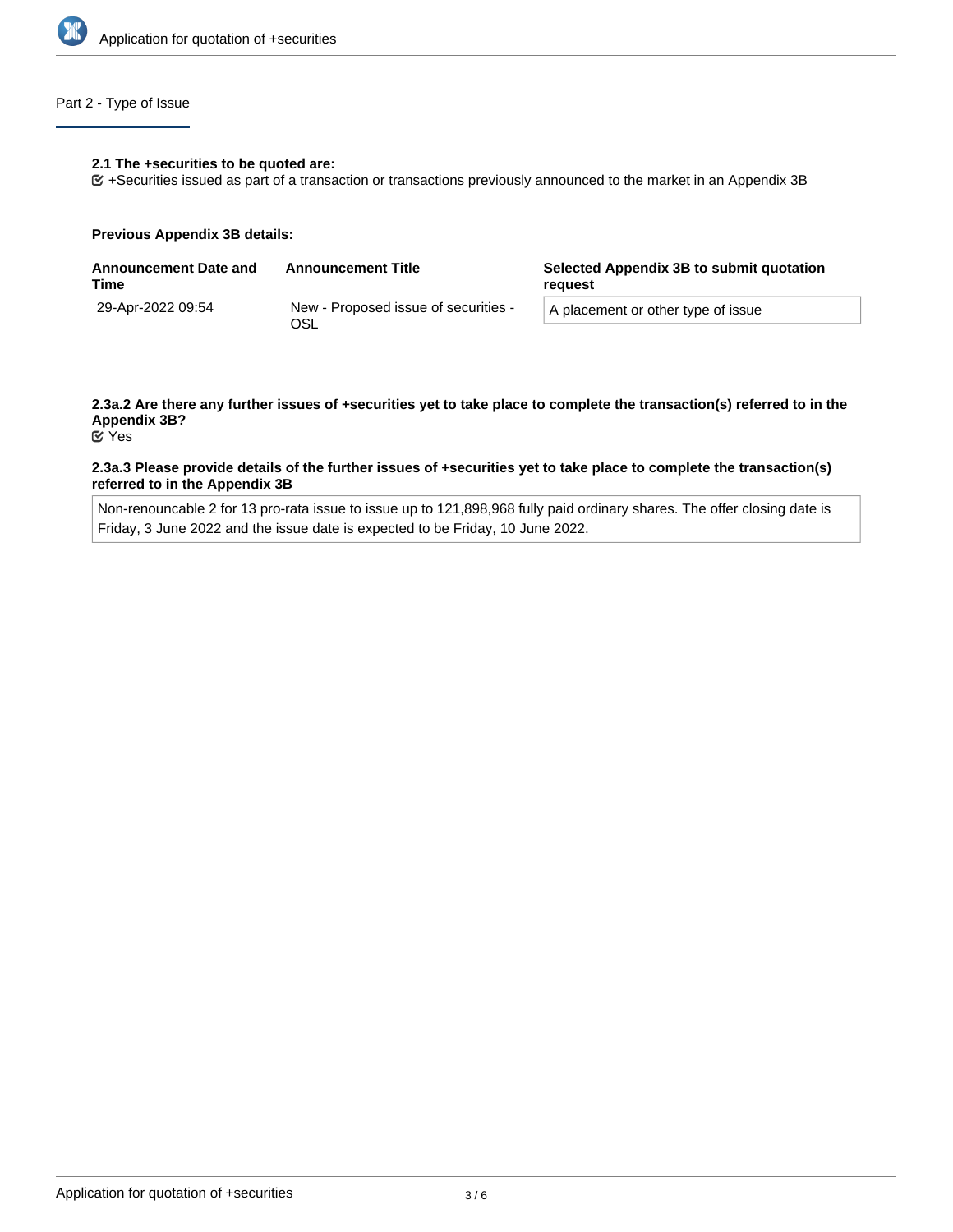

Part 3A - number and type of +securities to be quoted where issue has previously been notified to ASX in an Appendix 3B

### Placement Details

**ASX +security code and description**

OSL : ORDINARY FULLY PAID

**Issue date** 9/5/2022

Distribution Schedule

**Provide a distribution schedule for the new +securities according to the categories set out in the left hand column including the number of recipients and the total percentage of the new +securities held by the recipients in each category.**

| Number of +securities held | <b>Number of holders</b> | Total percentage of +securities held<br>For example, to enter a value of 50%<br>please input as 50.00 |
|----------------------------|--------------------------|-------------------------------------------------------------------------------------------------------|
| $1 - 1,000$                |                          | %                                                                                                     |
| $1,001 - 5,000$            |                          | $\%$                                                                                                  |
| $5,001 - 10,000$           |                          | %                                                                                                     |
| 10,001 - 100,000           |                          | %                                                                                                     |
| 100,001 and over           |                          | $\%$                                                                                                  |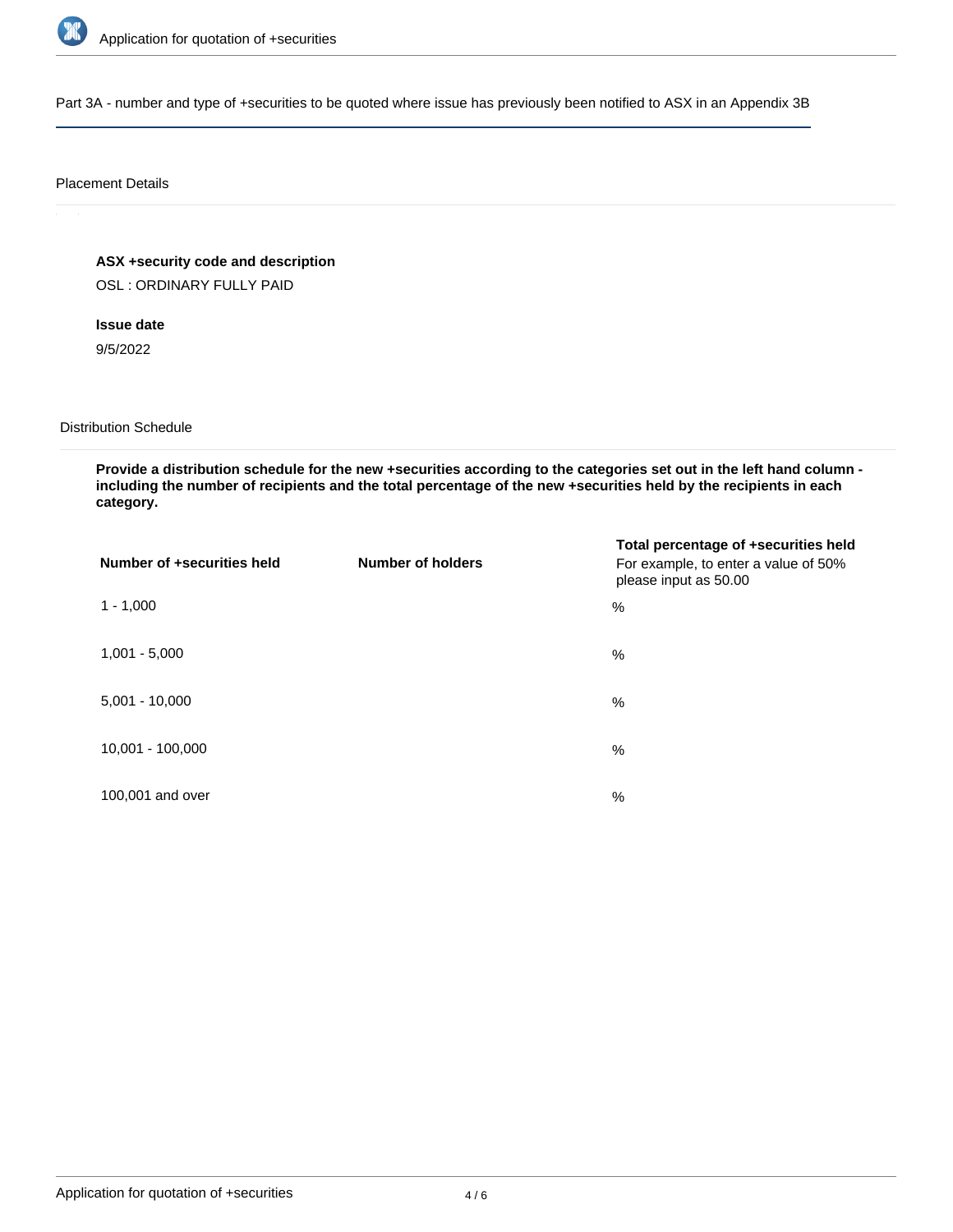

Issue details

| Number of +securities to be quoted<br>80,000,000                                      |                                        |  |  |  |
|---------------------------------------------------------------------------------------|----------------------------------------|--|--|--|
| Are the +securities being issued for a cash consideration?<br>$\propto$ Yes           |                                        |  |  |  |
| In what currency is the cash consideration being paid?                                | What is the issue price per +security? |  |  |  |
| AUD - Australian Dollar                                                               | AUD 0.05000000                         |  |  |  |
| Any other information the entity wishes to provide about the +securities to be quoted |                                        |  |  |  |

Refer to the announcement to the ASX dated 29 April 2022 for further information regarding the Placement.